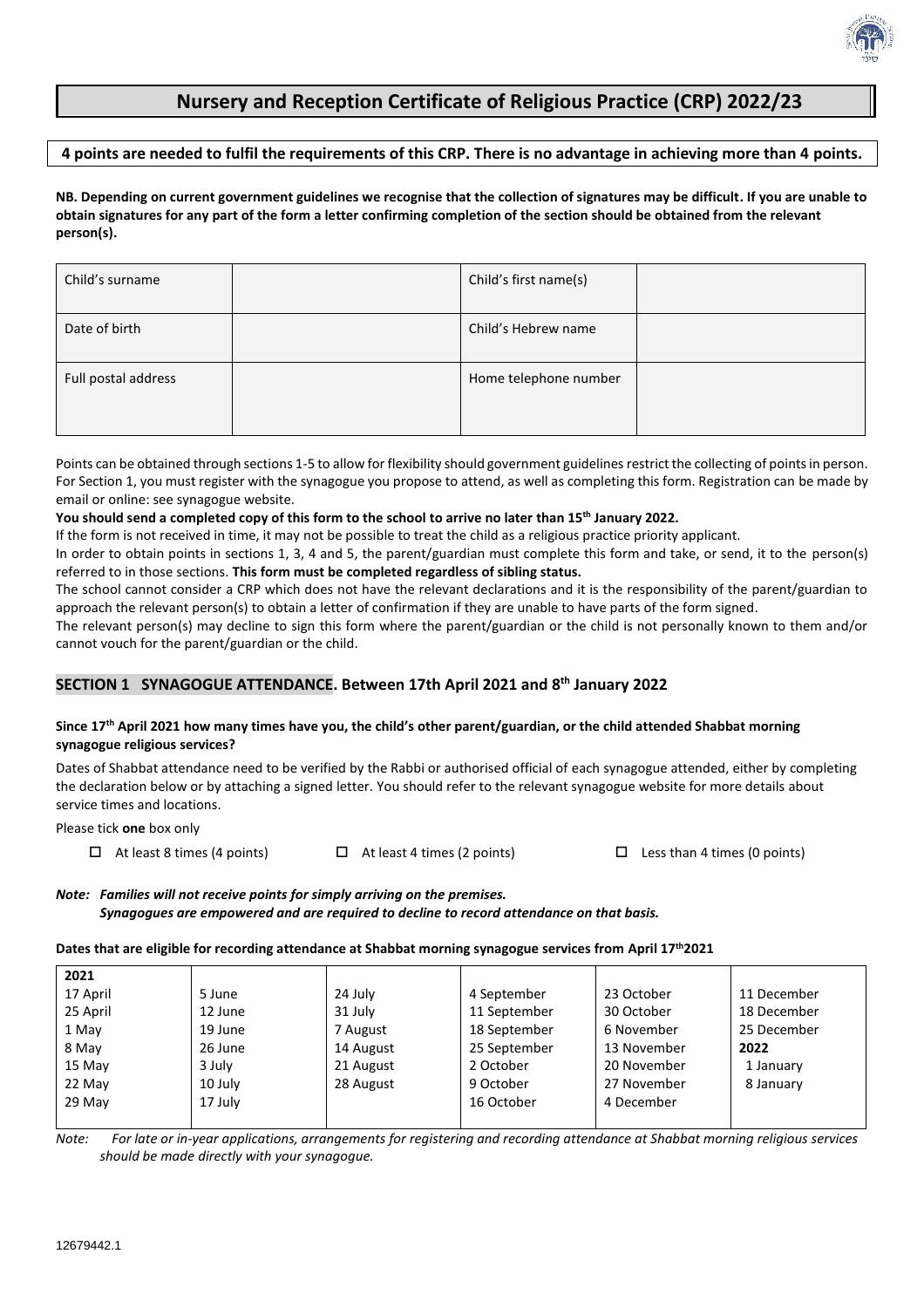

### **Declaration by Rabbi/Synagogue Official**:

I confirm that to the best of my knowledge and belief the information in Section 1 is correct

| Signature | Name and position of<br>signatory |  |
|-----------|-----------------------------------|--|
| Date      | Address of signatory              |  |

# **SECTION 2 - ONLINE SYNAGOGUE SERVICES. Between 17th April 2021 and 8 th January 2022**

How many times have you, the child's other parent/guardian, or the child attended internet-based synagogue services on Friday evenings (*Kabbalat Shabbat*) or the eve of festivals? Online participation **must not** be on *Shabbat* or *Chagim*.

Please tick one box only  $\square$  At least 4 times (2 pts)  $\square$  Less than 4 times (0 pt)

Please list the online attendances:

### **SECTION 3. JEWISH EDUCATIONAL ACTIVITIES. Between 1 st November 2020 and 15th January 2022**

Have you, the child's other parent/guardian or the child participated in Jewish educational activities (e.g. nursery or Jewish adult education) on at least **six** occasions?

Please tick one box only  $\Box$  Yes (2 points)  $\Box$  No (0 points)

**If Yes** please specify activities (e.g. nursery) and frequency…………………………………………….…………………….……

#### **Declaration by Headteacher/Teacher/Course Leader/tutor**:

I confirm that to the best of my knowledge and belief the information in Section 3 is correct

| Signature                                 | Name and position of<br>signatory |  |
|-------------------------------------------|-----------------------------------|--|
| Date                                      | Address of signatory              |  |
| Name of Course/<br>Institution/School etc | Postcode                          |  |

*Note: A non-exhaustive list of educational opportunities can be found on the United Synagogue's website: [www.theus.org.uk](http://www.theus.org.uk/)*

### **SECTION 4. VOLUNTEERING. Between 1 st November 2019 and 15th January 2022**

Have you or the child's other parent/guardian participated in a voluntary capacity in a Jewish communal, charitable or welfare activity on **at least 12 occasions**?

| Please tick relevant box                                                          | $\Box$ Yes (2 points) | $\Box$ No (0 points) |
|-----------------------------------------------------------------------------------|-----------------------|----------------------|
| <b>If Yes</b> , please specify name of organisation and give a brief description: |                       |                      |
|                                                                                   |                       |                      |

...........................................................................................................................................................................................................